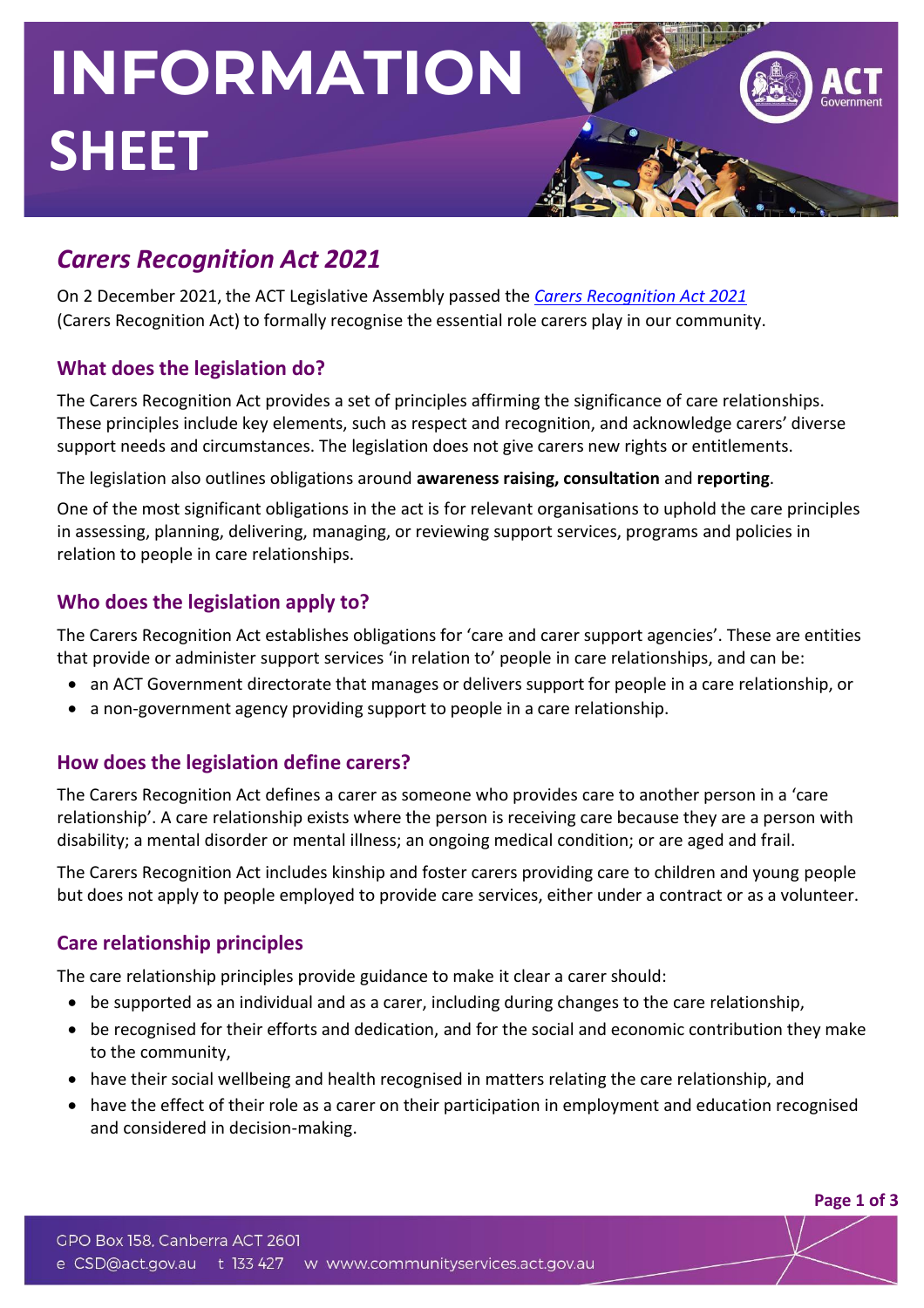# **INFORMATION SHEET**



**Page 2 of 3**

The care relationship principles reflect the diversity of the carer community and acknowledge that carer needs and supports can vary with this diversity.

The Carers Recognition Act affirms that a person receiving care in a care relationship should have their rights as an individual recognised and realised.

## **Obligations relating to care relationship principles**

The Carers Recognition Act requires that a 'care and carer support agency' must take all practicable measures to ensure the following people are aware of, understand and uphold the care relationship principles:

- the agency's employees and agents, and
- people in a care relationship who receive support from the agency in relation to the care relationship.

#### **Consultation obligations**

The Carers Recognition Act establishes consultation obligations for 'care and carer support agencies'. When an agency is planning or reviewing the support services and programs it provides in relation to people in care relationships, it must consult with carers receiving support services and programs and an entity representing carers.

#### **Reporting obligations**

The Carers Recognition Act establishes three distinct types of reporting obligations. This means a 'care and carer support agency' must report on:

- efforts to incorporate the care relationship principles in its internal human resources (HR) policies, for employees who are carers,
- measures taken to promote and uphold the care relationship principles with people in care relationships, and their employees and agents, and
- consultations undertaken when planning or reviewing support services and programs in relation to people in care relationships.

#### **How should my agency report?**

A 'care and carer support agency' must report annually on efforts to uphold its obligations under the Carers Recognition Act.

#### **ACT Government directorates**

Obligations established under the Carers Recognition Act apply to any ACT Government directorate that is responsible for the assessment, planning, delivery, management and review of support services, programs or policies in relation to people in care relationships. Relevant ACT Government directorates must include information in their Annual Report demonstrating their compliance with obligations under the Carers Recognition Act. This reporting is to be done at the directorate level.